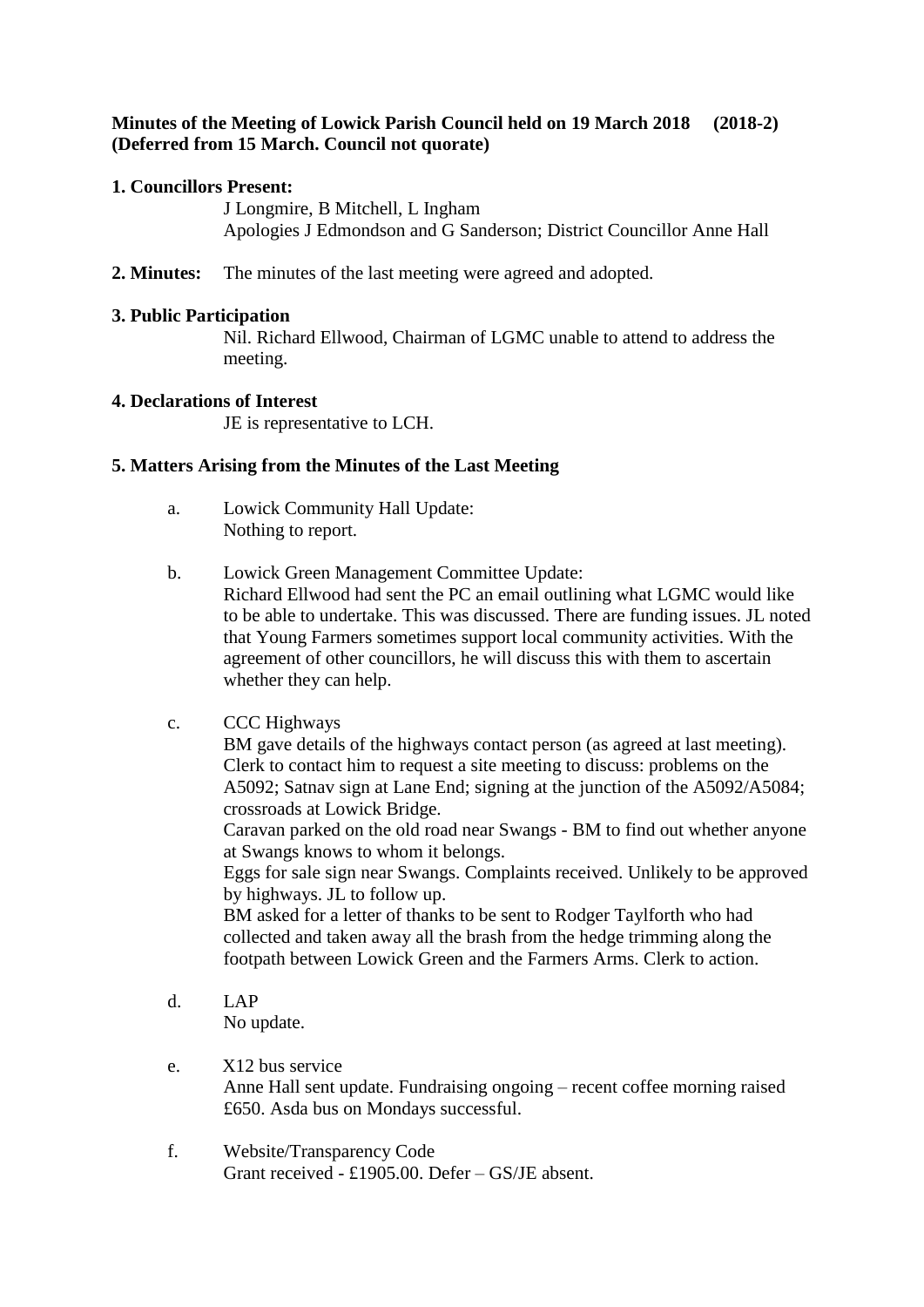- g. Parish Plan Ongoing. PC to raise awareness at LCH event celebrating its tenth birthday. Date to be ascertained.
- h. Lengthsman Recent schedule of work/invoice outstanding. Work undertaken on the fell road, by request.

## **6. Finance**

| a. | <b>General Items</b>                                          |             |           |
|----|---------------------------------------------------------------|-------------|-----------|
|    | Barclays 15/03/2018                                           |             | £ 6296.58 |
|    | Received CALC Grant                                           |             | £ 1905.00 |
|    | Pay Clerk - Salary                                            |             | £ 837.60  |
|    | Pay (reimburse) Clerk. Registration fee ICO (Data Protection) |             |           |
|    |                                                               | $f_{\cdot}$ | 35.00     |
|    | Pay LCH Hire of Hall                                          |             | £ $72.00$ |
|    | Letter to Barclays Bank to authorise PAYE payment to HMRC     |             |           |
|    |                                                               |             | 209.40    |

**b.** Cashflow sheet circulated.

## **c. RISK ASSESSMENT 2017/2018**

Councillors approved the current Risk Assessment adopted by Minute 2013-7.

#### **7. Correspondence**

Clerks and Councils Direct. Emails circulated. Advised by Kate Plimmer that defibrillator pads need replacing – to be completed and invoice sent to PC.

#### **8. Complaints Procedure:**

None received.

## **9. External Meetings**

None.

## **10. Locality Donation**

Flower boxes/signs at Lowick Bridge. LI/GS to determine location. Request to JE to work out size. Highways need to know the size and what will be grown. Sign to request 'please drive carefully'.

#### **11. Bus Shelters**

Maintenance required. Agreed that it needs to be done in the next couple of months.